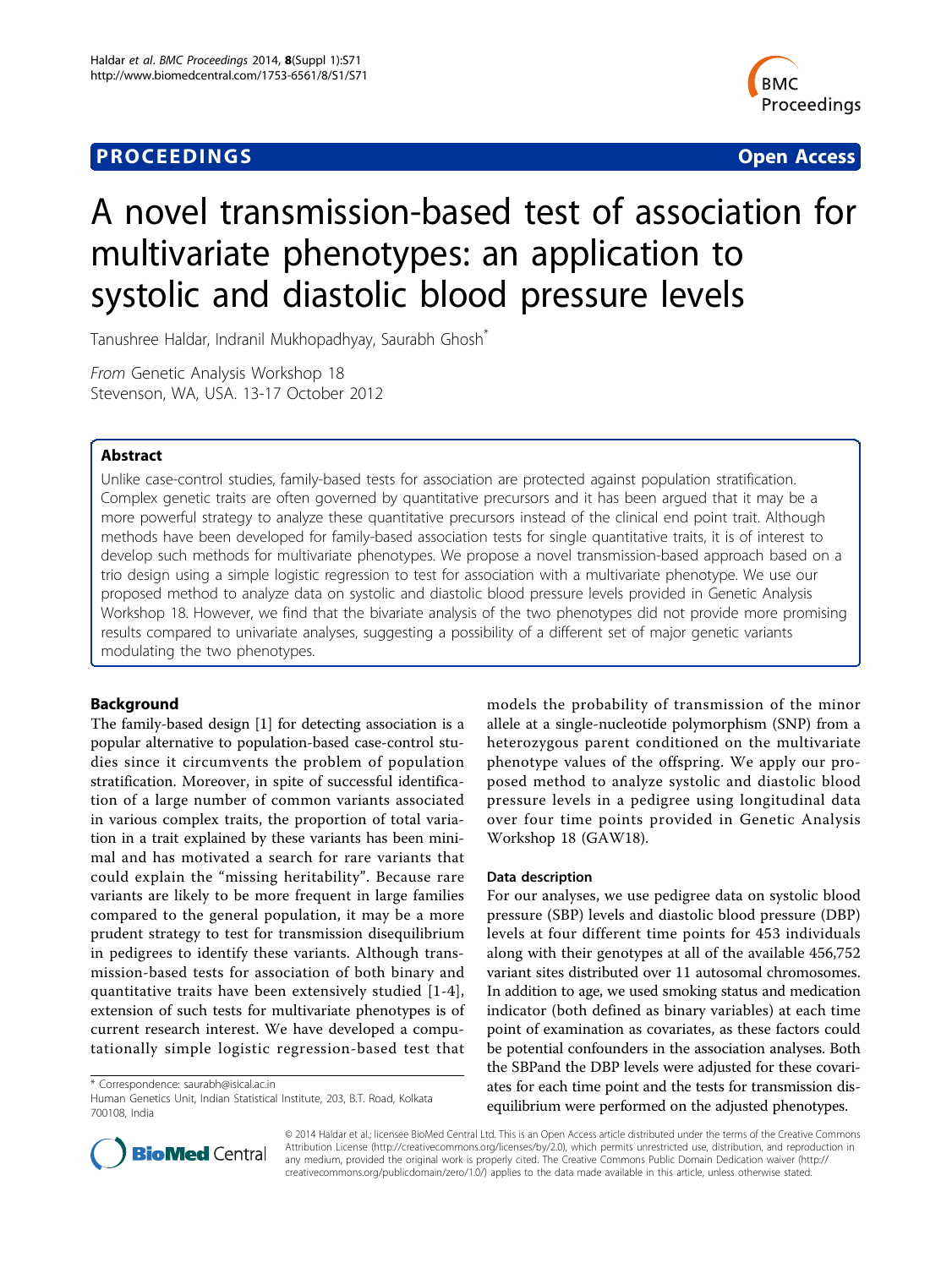## Methods

Statistical methodology

## Imputation of missing phenotype values and covariate adjustment

Data on the two phenotypes and the covariates are not available for all individuals at every time point. The assumption of multivariate normality provides a computationally elegant framework for the expectation maximization (EM) algorithm [[5\]](#page-3-0) to estimate parameters when data are missing. Blood pressure levels have traditionally been believed to follow a lognormal distribution. Althoughthe Kolmogorov-Smirnov test did not show any significant departure from normality for the SBP and DBP levels at any of the time points, some of the  $p$ -values are very close to the threshold of 0.05. We thus perform a logarithmic transformation on each of the phenotypes to induce normality. We use an unrelated set of 142 individuals from the pedigrees for whom data on all the variables are available to estimate the missing log-transformed phenotype values using data on the available phenotype values. Suppose the vector of log-transformed values of any of the two phenotypes at the four time points is represented as  $X$  $=(X_1, X_2, X_3, X_4)$ . If Y denotes the vector comprising those components of  $X$  that are missing and  $Z$  is the components that are available for an individual, Y is estimated via an EM algorithm as the expectation of Y conditioned on **Z** and is given by  $\mu_Y \Sigma_{YZ} \Sigma_{ZZ}^{-1}$  (**Z**- $\mu_Z$ ), where,  $\mu_Y$  and  $\mu_Z$  are the mean vectors of Y and Z, respectively;  $\Sigma_{YZ}$  is the matrix of covariance between Y and Z, while  $\Sigma_{ZZ}$  is the dispersion matrix of Z. We perform a linear regression of the log-transformed values of each of the two phenotypes (available as well as imputed) at each time point on age, smoking status, and medication indicator. We plug-in the parameter estimates of the mean vector and variancecovariance matrix of the log-transformed phenotypes obtained via the EM algorithm to estimate the missing log-transformed values of each phenotype conditioned on the available log-transformed values of that phenotype at every time point for the remaining individuals in the pedigree. We then use the regression equation at each time point to obtain the residuals for all individuals in the pedigree for whom data are available on all the covariates.

Test for transmission disequilibrium using logistic regression The phenotypes for our association analyses are the adjusted SBP and DBP levels at each time point obtained using the algorithm described in the preceding section. We use a novel binary logistic regression framework to test for association of a SNP with a multivariate phenotype. For each SNP, we consider all trios in the pedigree with at least 1 heterozygous parent at that SNP, selecting one sib at random from each sibship. Suppose  $X = (X_1, X_2, X_3, ..., X_k)$  denotes a vector of k phenotypes and Wis anindicator random variable (1 or 0) denoting whether a heterozygous parent at a SNP transmits the minor allele or not. We model the conditional distribution of W given  $X$  using a logistic link function given by:

$$
P(W = 1 | X_1, X_2, ..., X_k) = \frac{\exp\{\beta_0 + \sum_{i=1}^k \beta_i (X_i - \mu_i)\}}{1 + \exp\{\beta_0 + \sum_{i=1}^k \beta_i (X_i - \mu_i)\}}
$$

where,  $\mu_i$  is the mean of  $X_i$  in the population thatis estimated by the sample mean and the parameters  $\beta_0$ ,  $\beta_1$ ,  $\beta_2$ , ...,  $\beta_k$  are estimated using the method of maximum likelihood.

We note that even though this model is in similar lines as Waldman [\[6](#page-3-0)], it captures the pattern of transmission disequilibrium in a more optimal fashion as the phenotypes are corrected for their means, making this model more powerful. The test for transmission disequilibrium is equivalent to testing  $H_0: \beta_1 = \beta_2 = ... = \beta_k = 0$  versus  $H_1$ : not  $H_0$  and the log-likelihood ratio test statistic is distributed as chi-squares with  $k$  degrees of freedom under the null hypothesis. We compare the relative performances of 3phenotype vectors in detecting association: (a)  $T_1$ : the adjusted SBP levels summarized by the first two principal components across the four time points; (b)  $T_2$ : the adjusted DBP levels summarized by the first two principal components across the four time points; and (c)  $T_3$ : a bivariate phenotype comprising the adjusted SBPand the adjusted DBP levels summarized by the first two principal components corresponding to each of the phenotypes across the four time points. The above choice of principal components is motivated by the fact that 75% of the variation in each of the two phenotypes is explained by the corresponding first two principal components. To correct for multiple testing, we use the false discovery rate procedure [[7\]](#page-3-0) with an overall rate of 0.05.

### Results

The pedigree is made up of 95 distinct pairs of parents. Thus, our transmission disequilibrium analyses are based on 95 independent trios. Given that most parents have multiple offspring, there exists a large number of possible sets of trios if 1 sib is selected at random from each sibship made up of two or more sibs. We consider 1000 such possible sets of trios at random. Because transmissions only from heterozygous parents are relevant for the proposed test for transmission disequilibrium, we analyze only those SNPs that are made up of at least 25 informative trios for efficient estimation of parameters in the logistic regression. We also exclude those SNPs that show significant deviation from the Hardy-Weinberg equilibrium based on the unrelated set of 139 individuals for whom genotype data are available, and use Bonferroni correction for multiple testing.

The tests for association based on the proposed logistic regression are carried out on 426,193 SNPs. Among the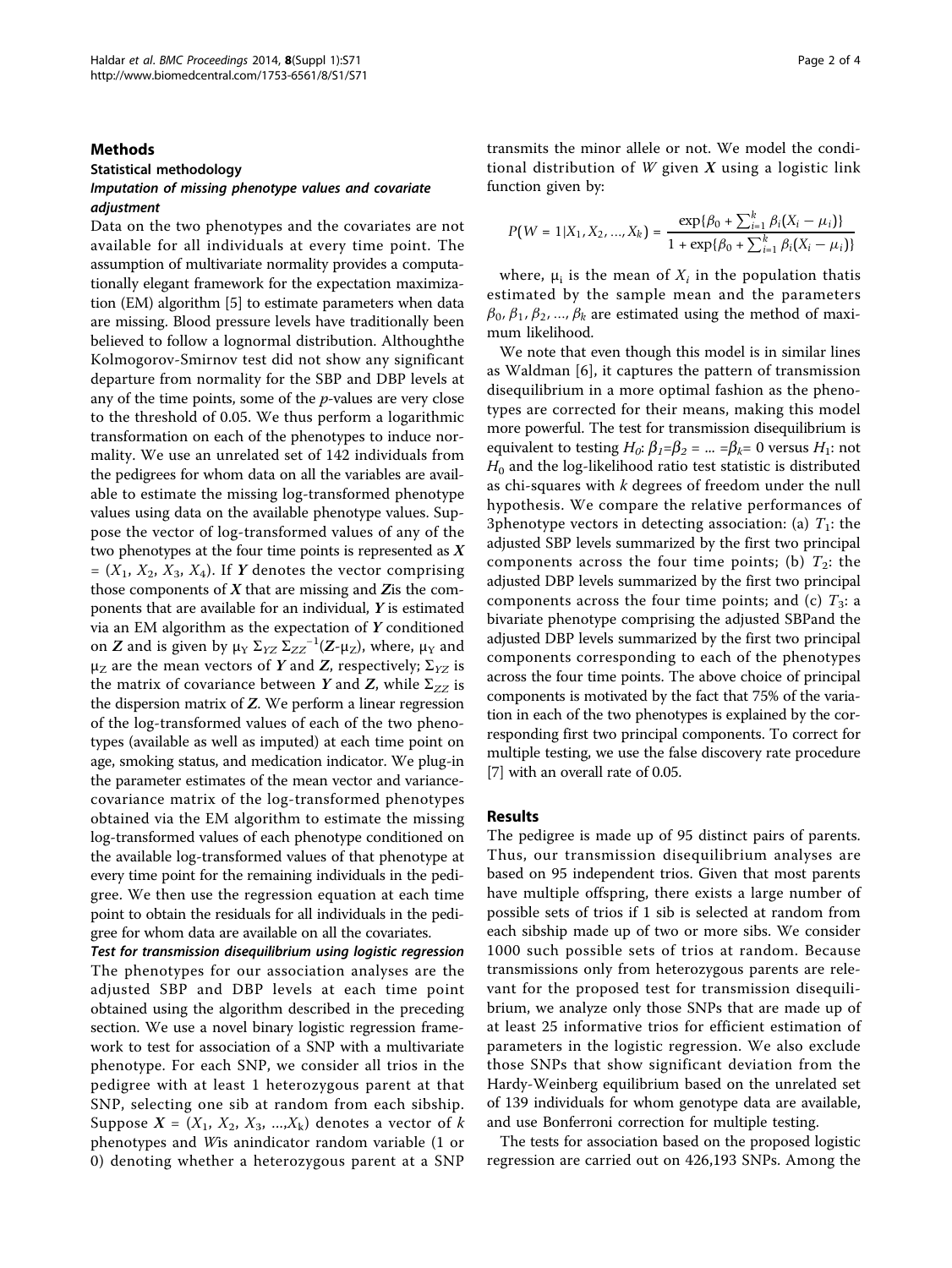<span id="page-2-0"></span>phenotype vectors considered, contrary to our expectation that  $T_3$  (the phenotype made up of the first two principal components of both SBP and DBP levels) would be more powerful in detecting association,  $T_1$  (the phenotype made up ofthe first two principal components of SBP levels) provides the most promising association finding. The SNPs rs4754220 and rs12419678 on chromosome 11 attains genome-wide significance (based on the desired false discovery rate of 0.05) with  $T_1$  in 37 and 35 of the 1000 sets of trios, respectively. On the other hand, the SNP rs13301156 on chromosome 9 exhibits significant evidence of transmission disequilibrium with  $T_2$  (first two principal components of DBP) in 24 sets of trios. These three SNPs also rank among the top five SNPs significantly associated with  $T_3$ , although in less than 10 sets of trios.

## Conclusions

We have developed a simple binary logistic regression model that incorporates multiple phenotypes for transmission-based association analyses of the multivariate phenotype vector. The method does not involve any modeling of the correlation structure within the components of the multivariate phenotype as required in likelihood-based approaches and, consequently, is more robust with respect to distributional assumptions. On the other hand, the method does not reduce the multivariate phenotype vector to principal components, thus circumventing the problem of biological interpretations of derived phenotypes.

The SNPs rs4754220 and rs12419678 that exhibited the most significant evidence of linkage disequilibrium with SBP values are located in the intronic region of the gene CWF19L2 (CWF19-like 2, cell-cycle control) on 11q22.3. Studies show that RNA expression of this gene is upregulated in humans for inflammatory cardiomyopathy [\[8](#page-3-0)]. On the other hand, the SNP rs13301156 that yields significant evidence of association with DBP levels is located in the intergenic region between the genes RPS6P13 (ribosomal protein S6 pseudogene13) and GAS1 (growth arrest-specific 1) on 9q21.3. The RNA expression of RPS6P13 has been reported to bedownregulated in humans for coronary collateralization [[9\]](#page-3-0), while the RNA expression in GAS1 has been reported to be upregulated for arrhythmogenic right ventricular cardiomyopathy in humans [[10](#page-3-0)].

It is expected that if a genetic variant modulates multiple phenotypes, a multivariate analysis will be more powerful than separate univariate analyses in detecting association with the genetic variant. However, we find that the association test for the bivariate phenotype is less powerful than the tests for SBP levels and DBP levels separately. Moreover, the most significant association findings obtained for the bivariate phenotype form a disjoint union of those obtained for the two phenotypes separately. Consequently, it is possible that althoughthere may be common genes

modulating both SBP and DBP levels, the major genetic variants for the two phenotypes may be different and the bivariate phenotype contains minimal additional information on the variants compared to any of the two phenotypes.

The proposed transmission-based association test can incorporate multiple sibs within a sibship by considering the transmission to each sib separately. However, such a test is strictly a valid test only for linkage. Although the presence of association increases the power to detect transmission disequilibrium, the rejection of the null hypothesis does not necessarily imply the presence of linkage disequilibrium. When we perform our proposed test with all sibs within each sibship, we obtain large clusters of significant SNPs since linkage exists over much larger distances on the genome compared to linkage disequilibrium. However, we find that the clusters on chromosomes 9 and 11 include the three SNPs that provided the most significant evidence of association. We are currently exploring the theoretical properties of various methods to integrate the test statistics (such as the mean or the maximum order statistic) for the different sets of trios (considering 1sib at random from each sibship) into a combined test statistic.

#### Competing interests

The authors declare that they have no competing interests.

#### Authors' contributions

SG and TH developed the proposed method. AMand TH wrote the computer codes and performed the data analyses. TH participated in the compilation and interpretation of the results. SG drafted the manuscript. All authors read and approved the final manuscript.

#### Acknowledgements

This work was partially supported by the Council of Scientific and Industrial Research (CSIR) fellowship 09/093 (0111)/2008-EMR-I to TanushreeHaldar. The GAW18 whole genome sequence data were provided by the T2D-GENES Consortium, which is supported by NIH grants U01 DK085524, U01 DK085584, U01 DK085501, U01 DK085526, and U01 DK085545. The other genetic and phenotypic data for GAW18 were provided by the San Antonio Family Heart Study and San Antonio Family Diabetes/Gallbladder Study, which are supported by NIH grants P01 HL045222, R01 DK047482, and R01 DK053889. The Genetic Analysis Workshop is supported by NIH grant R01 GM031575. The GAW18 whole genome sequence data were provided by the T2D-GENES Consortium which is supported by NIH grants U01 DK085524, U01 DK085584, U01 DK085501, U01 DK085526, and U01 DK085545. The other genetic and phenotypic data for GAW18 were provided by the San Antonio Family Heart Study and San Antonio Family Diabetes/Gallbladder Study, which are supported by NIH grants P01 HL045222, R01 DK047482, and R01 DK053889. The Genetic Analysis Workshop is supported by NIH grant R01 GM031575. This article has been published as part of BMC Proceedings Volume 8 Supplement 1, 2014: Genetic Analysis Workshop 18. The full contents of the supplement are available online at [http://www.biomedcentral.com/bmcproc/](http://www.biomedcentral.com/bmcproc/supplements/8/S1) [supplements/8/S1.](http://www.biomedcentral.com/bmcproc/supplements/8/S1) Publication charges for this supplement were funded by the Texas Biomedical Research Institute.

### Published: 17 June 2014

#### References

1. Spielman RS, McGinnis RE, Ewens WJ: [Transmission test for linkage](http://www.ncbi.nlm.nih.gov/pubmed/8447318?dopt=Abstract) [disequilibrium: the insulin gene region and insulin-dependent diabetes](http://www.ncbi.nlm.nih.gov/pubmed/8447318?dopt=Abstract) [mellitus \(IDDM\).](http://www.ncbi.nlm.nih.gov/pubmed/8447318?dopt=Abstract) Am J Hum Genet 1993, 52:506-516.